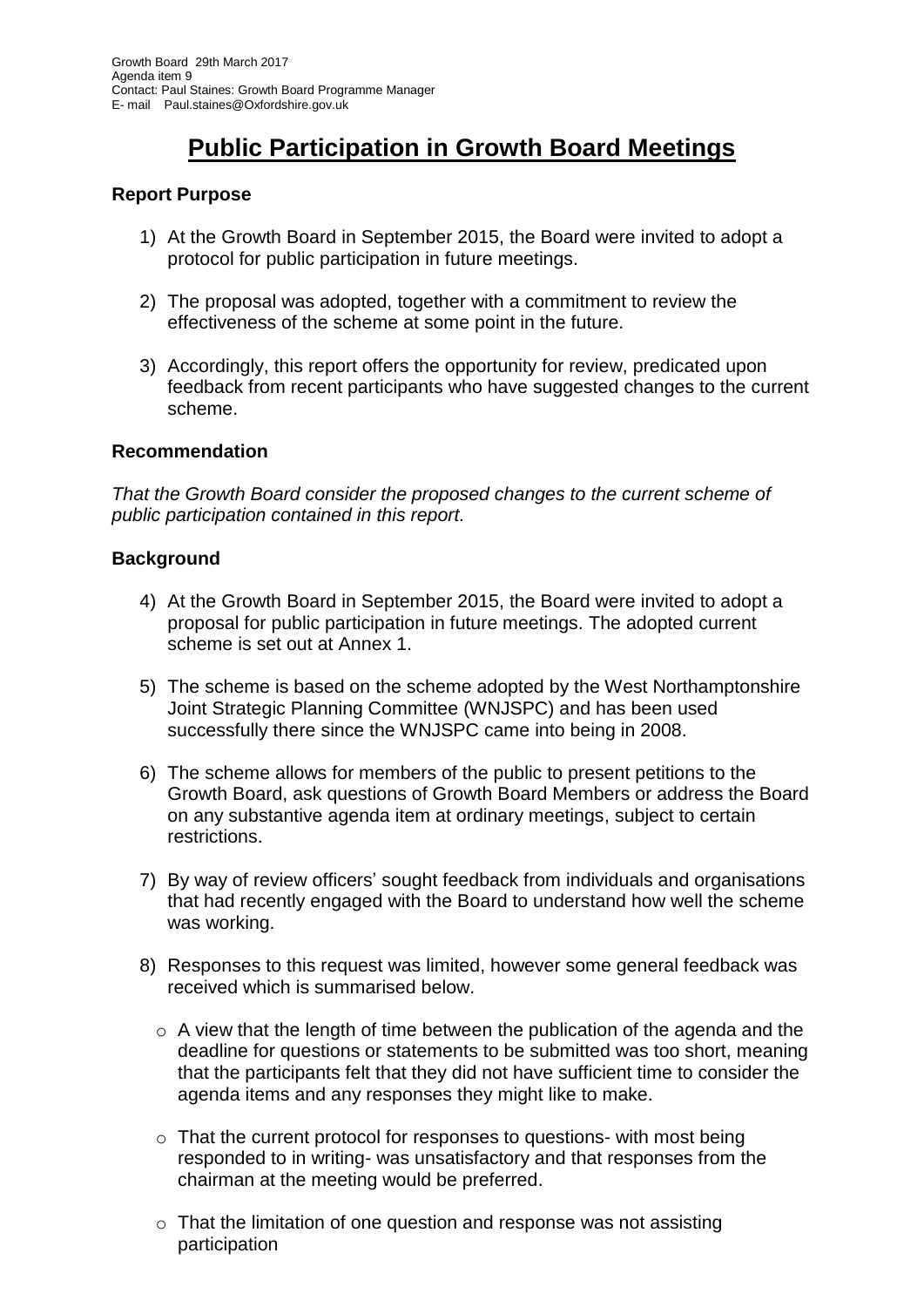o That the current arrangements for the publication of Growth Board meeting details and supporting information on partner council web sites did not help the public to access the information.

## **Proposed amendments to the scheme**

9) Officers suggested responses to the feedback is as follows

## Time period between agenda publication and deadline for submission of questions or statements

- 10)The Board's then chairman, Cllr Barry Wood considered the issue of the notice period between the publication of the meeting agenda and deadlines for question or statements when Cherwell held the chair.
- 11)Cllr Wood's response was sympathetic to the point but noted that the Board is the culmination of a series of meetings that lead to the Board and it was difficult to extend the timeline for these meetings and hence the time period between the agenda's publication and the Board meeting.
- 12)Cllr Wood gave a commitment however that, whenever possible, officers would seek to maximise the time period between agenda publication and the Board meeting to also maximise the time that could be allowed for the receipt of questions and statements from the public, this commitment remains.

#### Written responses to questions

- 13)The Board will be aware that the agreed methodology for responses to questions was that these should always be made in writing so as to allow for all partners to review a draft response and comment before it was sent. This process was inclusive for Board members but can lead to a perception that the Board is not open to inclusive participation at meetings.
- 14)Officers' view is that the necessity of seeking partner's approval of responses, particularly for complex questions will always necessitate a written response. However when it is appropriate- at the discretion of the chairman- verbal responses could be provided.

## Limit of One question

15)The Board will be aware that there are a number of examples where partner councils allow limited supplementary questioning in addition to the primary question. The County Council,for example allow, once a question has been asked and answered a supplementary question, provided it arises directly out of the original question or the reply received. Officers suggest that a similar procedure could be allowed for the Board.

#### The publication of Growth Board information on web sites

16)Officers agree that the current practice of publication of Growth Board information on the websites of the chairing authority, whilst appropriate at the time the Board was established is proving less appropriate as the work of the Board grows and the weight of information provided expands.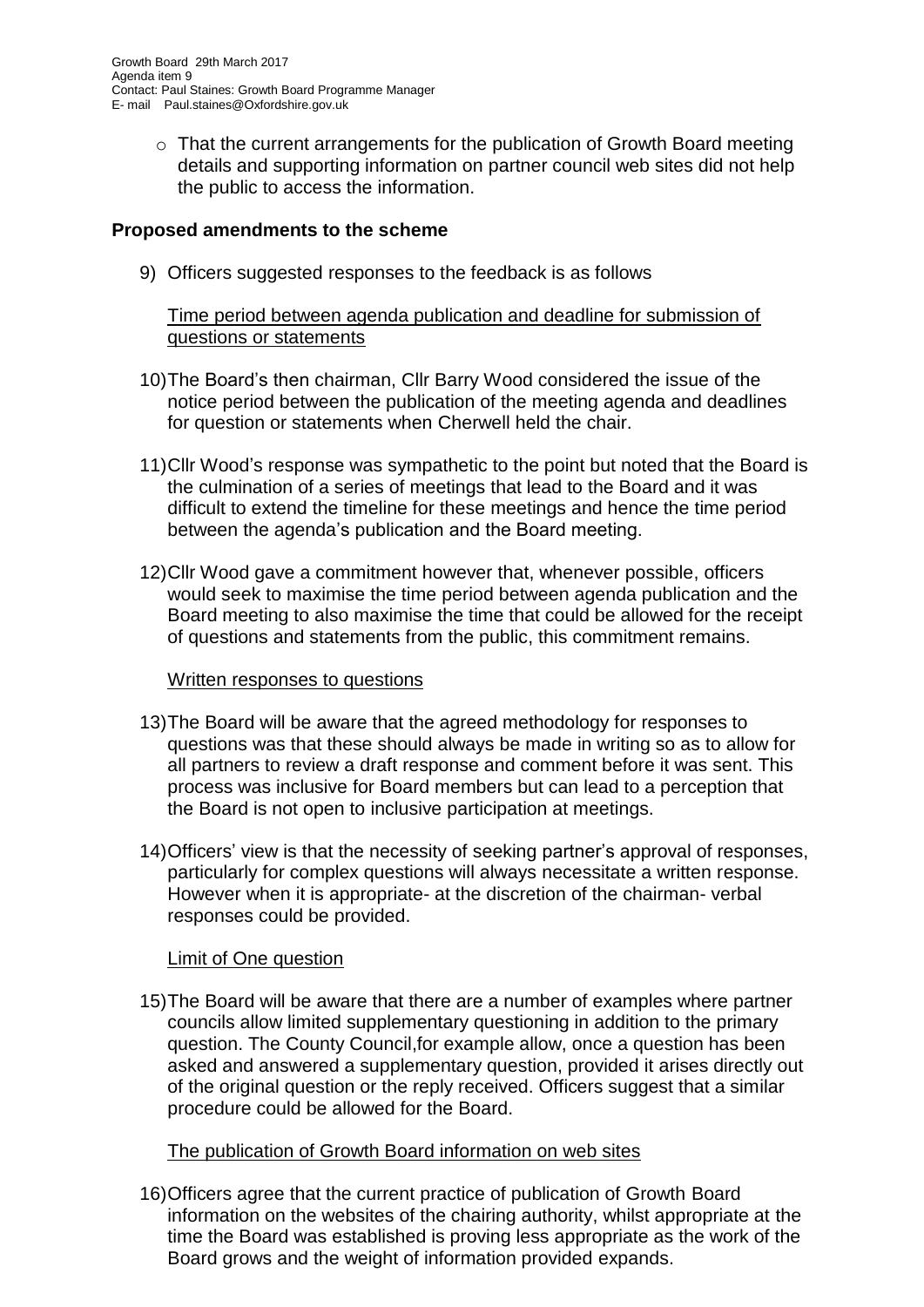- 17)Officers' also note that it is not an efficient use of the web to have information duplicated on various partners web pages, a practice that also leads to issues with accurate updating.
- 18)Officers' consider that it could be appropriate to consider the establishment of a separate Growth Board web page.Perhaps, for example a micro-site of an existing web platform that nonetheless was, from a user perspective a separate page distinct from those of partners. This would contain all relevant Growth Board information including meeting reports agendas and supporting or background papers and could be maintained by the secretariat.
- 19)This would allow officers to ensure that these pages were updated regularly and accurate and allow partners to use web-links on their host pages to guide visitors from their sites to the Board's site.

## **Conclusion**

- 20)When the Board adopted the current public participation scheme it agreed to review its working after a period of time. This report fulfils that commitment.
- 21)Whilst responses to the requested feedback were by no means comprehensive, those that did respond raised interesting questions that are addressed in paragraphs 9-18.
- 22)Officers consider that the amendments proposed in response to these proposals allow meaningful public engagement and ask the Board to consider them and approve or amend as it deems appropriate.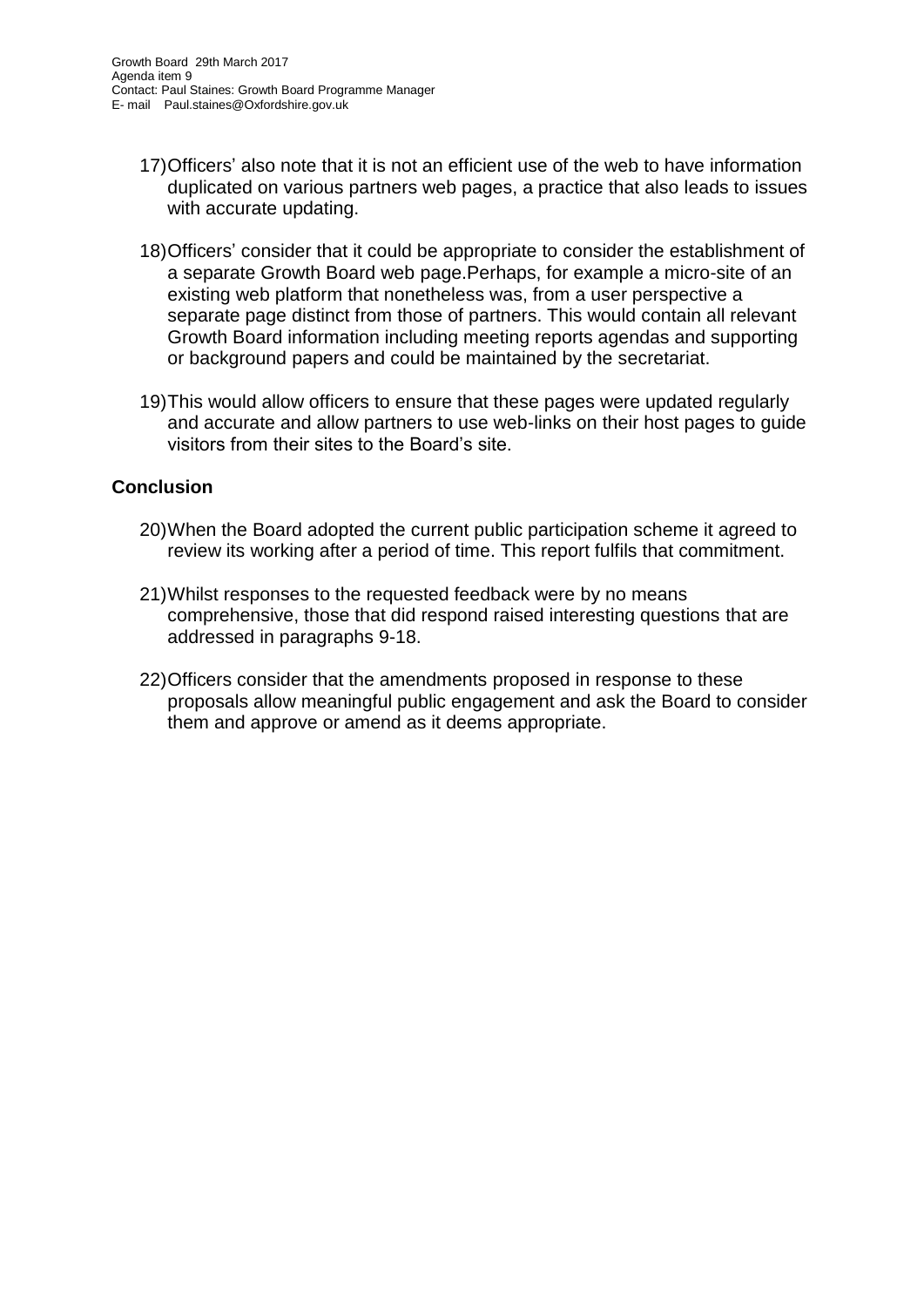# **Annex 1: Oxfordshire Growth Board: Public Participation**

# **1. Introduction**

1.1 Members of the public may present petitions to the Growth Board, ask questions of Members of the Growth Board or address the Growth Board on any substantive item at ordinary meetings subject to the restrictions set out below. There shall be a specific agenda item near the start of the each meeting of the Growth Board to permit such public participation to take place.

1.2 Petitions and questions shall be directly relevant to some matter in which the Growth Board has power and duties and which directly affects the area of Oxfordshire.

# **2. Petitions**

2.1 Any member of the public shall be entitled to present a petition containing a minimum of 50 signatures to an ordinary meeting of the Growth Board. S/he must notify the Chief Executive of one of the partner authorities in writing or by email at least three clear days before the meeting (i.e. not counting the day of the meeting or the day of receipt). In the event that the receiving Chief Executive is from a partner authority other than the host authority, s/he shall forward the petition to the host Council's Chief Executive forthwith.

2.2 A representative of the petitioners may speak at the meeting in support of the petition for up to three minutes.

2.3 The petition shall then be referred without discussion to the next meeting of the Growth Board.

2.4 The Chief Executive of the host authority may, in consultation with the Chairman of the Growth Board, refuse to submit a petition to the meeting if s/he considers it to be offensive, defamatory, frivolous or vexatious.

# **3. Questions**

3.1 Any member of the public wishing to ask a question of a Growth Board Member may do so at an ordinary meeting of the Growth Board. S/he shall give notice of the question in writing or by email to the Chief Executive of one of the partner authorities in writing or by email at least three clear days before the meeting (i.e. not counting the day of the meeting or the day of receipt). In the event that the receiving Chief Executive is from a partner authority other than the host authority, s/he shall forward the petition to the host Council's Chief Executive forthwith.

3.2 The questioner may nominate a Growth Board Member to whom any question shall be put, although the Chairman may nominate a different Growth Board Member. The Chairman's decision shall be final in this regard.

3.3 If no Growth Board Member is nominated by the questioner, the Chairman shall nominate a Growth Board Member to answer a question.

3.4 The questioner can speak in relation to the question for up to three minutes. No supplementary question may be asked unless it is to seek clarification of the answer given to a question.

3.5 The answer may take the form of an oral statement by the relevant Growth Board Member, or may be given subsequently in writing to the questioner with a written copy circulated to all Growth Board Members with the agenda for the next ordinary meeting of the Growth Board.

3.6 No discussion shall take place on the question or the answer.